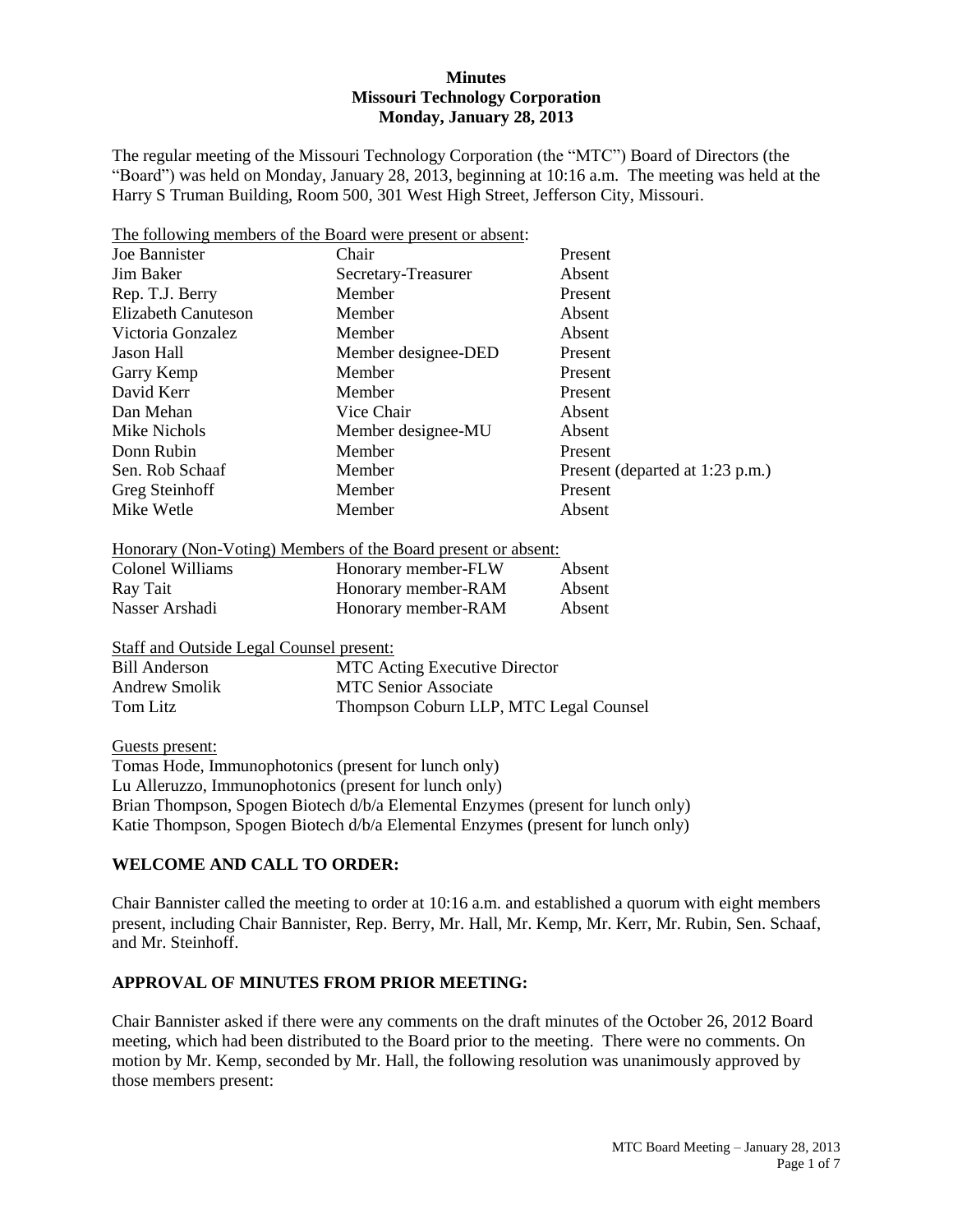**RESOLVED**, the Board hereby approves the minutes of the regular Board meeting held on October 26, 2012, as submitted.

Chair Bannister asked if there were any comments on the draft minutes of the October 26, 2012 annual public hearing, which had been distributed to the Board prior to the meeting. There were no comments. On motion by Mr. Hall, seconded by Mr. Kemp, the following resolution was unanimously approved by those members present:

**RESOLVED**, the Board hereby approves the minutes of the MTC annual public hearing held on October 26, 2012, as submitted.

# **EXECUTIVE DIRECTOR REPORT:**

Chair Bannister then asked Director Anderson to present the MTC Executive Director report. Director Anderson reported that six IDEA Fund financings closed since the last Board meeting with \$2.1 million disbursed, leveraging \$8.9 million in private capital. Overall, 32 IDEA Fund financings have closed totaling \$9.7 million raising leveraged capital of nearly \$28 million. Director Anderson highlighted the accomplishments of three MTC portfolio companies that had been in the news recently: LockerDome which passed 7 million unique views; NewLeaf Symbiotic, formerly TrophoMax, who raised \$7 million in Series A financing to locate in BRDG Park; and SCD Probiotics which announced the opening of an expanded manufacturing facility in downtown Kansas City. Director Anderson then reviewed second quarter activities and closed his report by reviewing what activities the MTC staff planned to undertake in the third quarter.

# **DEPARTMENT OF ECONOMIC DEVELOPMENT REPORT:**

Mr. Hall reviewed the 2012 year-end economic indicators. He also highlighted a major announcement regarding the Digital Sandbox to be held on Friday, February 1, 2013 in Kansas City. He reminded the Board that the Digital Sandbox initiative is being funded by a federal grant from the U.S. Department of Commerce's Economic Development Administration, as well as, a matching grant from the MTC. The Digital Sandbox was developed through a collaboration of partners including Cerner, Sprint, Hallmark, UMB Bank, and the Kauffman Foundation. Mr. Hall also stated that the litigation challenging MOSIRA is still pending in the Missouri Supreme Court and that a decision may be handed up shortly.

# **EXECUTIVE COMMITTEE REPORT:**

Chair Bannister reported the Executive Committee met four times during the second quarter. He stated a a successor delegate is needed to represent the MTC as a member of the Missouri Plant Science Center, LLC Joint Venture. Mr. Steinhoff thanked Chair Bannister for his service on the project. On motion by Mr. Hall, seconded by Mr. Steinhoff, the following resolution was unanimously approved by those members present:

**RESOLVED**, the Board hereby appoints Bill Anderson as the MTC's delegate to the Missouri Plant Science Center, LLC Joint Venture.

# **AUDIT AND FINANCE COMMITTEE REPORT:**

In the absence of Dr. Baker, Chair Bannister asked Director Anderson to present the Audit and Finance Committee Report. Mr. Anderson reported the Audit Committee met once during the second quarter and then presented the FY2013 Second Quarter Treasurer's Report, which was distributed to the Board prior to the meeting. After a detailed discussion, on motion by Mr. Kemp, seconded by Mr. Steinhoff, the following resolution was unanimously approved by those members present: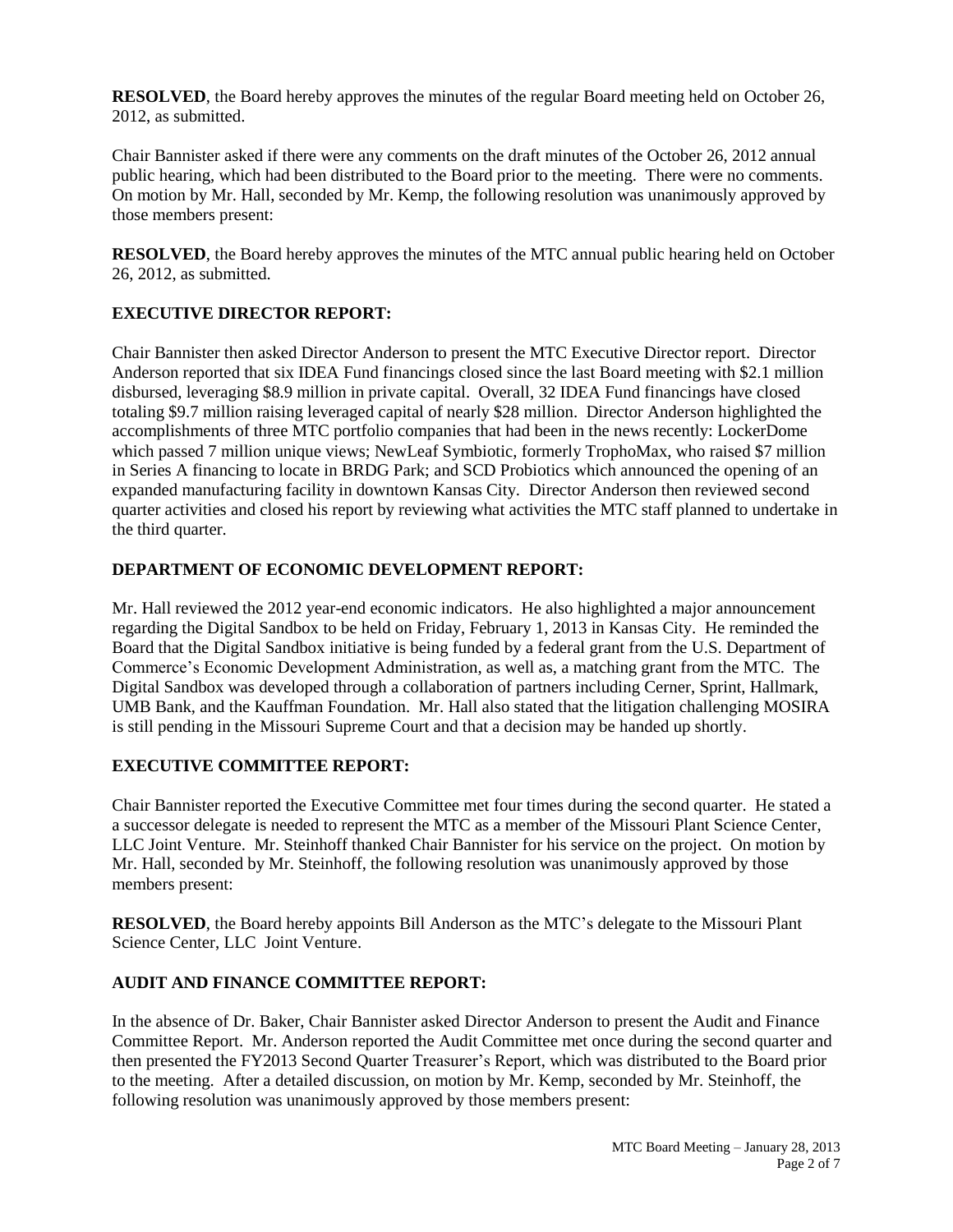**RESOLVED,** the Board hereby approves the Second Quarter FY2013 Treasurer's Report dated January 18, 2013, as submited.

#### **CLOSED SESSION:**

On motion by Mr. Hall, seconded by Chair Bannister, the following resolution was approved by the following roll call vote:

**RESOLVED**, the Board hereby approves entering Closed Session at 10:45 a.m. pursuant to Section 610.021(1) RSMo, to receive an update on portfolio company compliance.

| Rep. Berry | ave | Mr. Rubin           | aye |
|------------|-----|---------------------|-----|
| Mr. Hall   | ave | Sen. Schaaf         | aye |
| Mr. Kemp   | ave | Mr. Steinhoff       | ave |
| Mr. Kerr   | aye | Chair Bannister aye |     |

On motion by Mr. Hall, seconded by Mr. Steinhoff, the following resolution was approved by the following roll call vote:

**RESOLVED,** the Board hereby approves exiting Closed Session at 10:51 a.m.

| Rep. Berry | aye | Mr. Rubin           | aye |
|------------|-----|---------------------|-----|
| Mr. Hall   | ave | Sen. Schaaf         | aye |
| Mr. Kemp   | ave | Mr. Steinhoff       | ave |
| Mr. Kerr   | aye | Chair Bannister aye |     |

#### **BOARD ACTIONS:**

After a detailed discussion confined to the matters stated above by those present, Chair Bannister reported that the Board took no action during Closed Session.

#### **REVIEW DIGITAL SANDBOX GRANT:**

Director Anderson asked Mr. Hall to review the Digital Sandbox project and the draft MTC grant agreement, which was distributed to the Board prior to the meeting. After a detailed discussion, on motion by Mr. Kemp, seconded by Mr. Steinhoff, the following resolutions were unanimously approved by those members present:

**RESOLVED**, the Board hereby approves the Grant Agreement with the Curators of the University of Missouri on behalf of the University of Missouri-Kansas City in the amount of \$500,000.00 to support the development of the Digital Sandbox center, in substantially the form presented to this Board; and

**FURTHER RESOLVED**, the Board hereby delegates to the MTC Acting Executive Director full power and authority on behalf of the MTC to complete any remaining due diligence and to negotiate, amend, and approve any and all agreements, documents or instruments and to take such other actions as may be required or desirable in connection with, or in furtherance of such grant; and

**FURTHER RESOLVED**, the Board hereby authorizes the MTC Acting Executive Director on behalf of the MTC to execute and deliver all documents relating to such grant.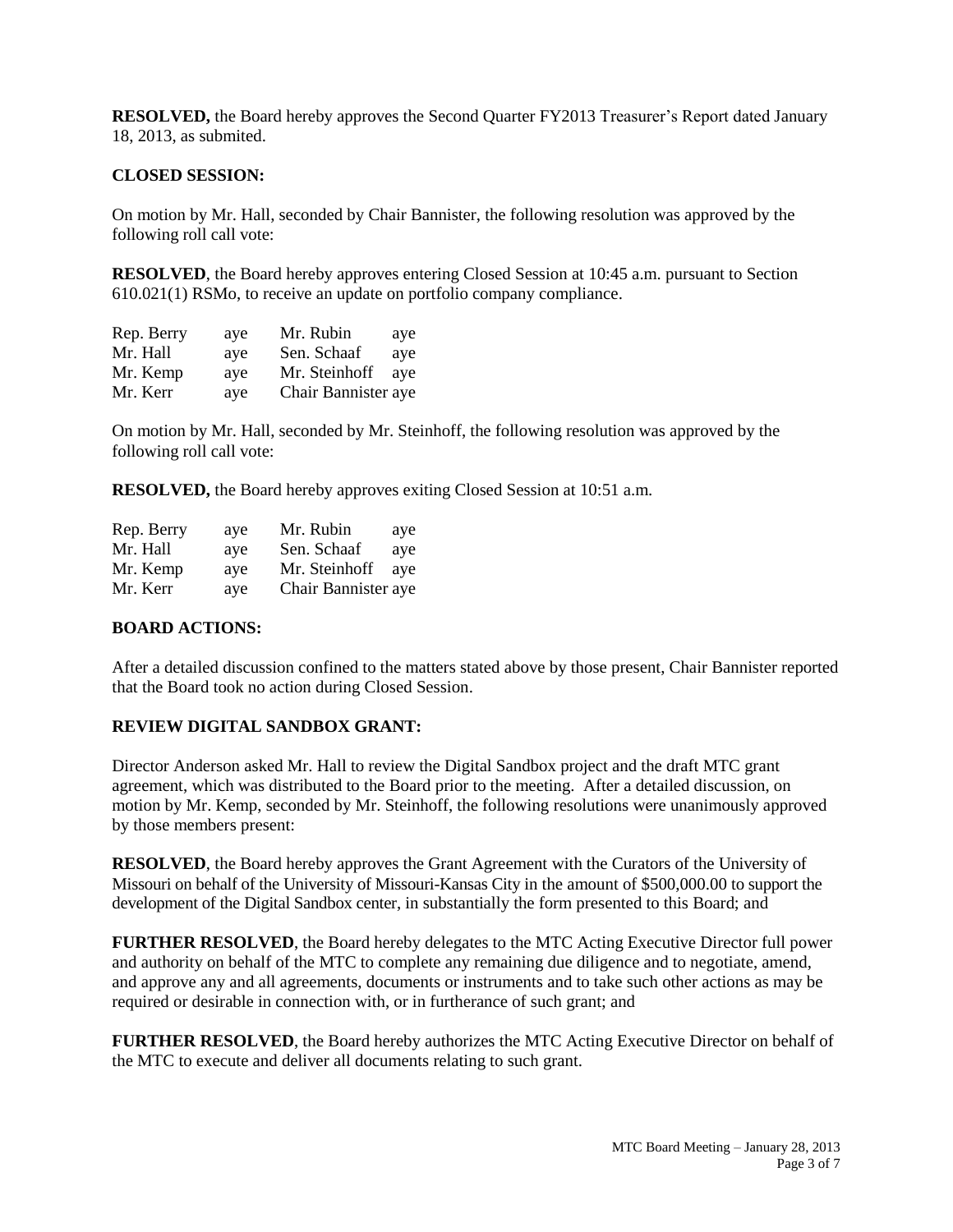# **UPDATE ON POST-AWARD PERFORMANCE:**

Mr. Smolik provided an update to the Board regarding economic impact tracking and post-award performance reporting. He also demonstrated for the Board several MTC web site updates including a section for MTC company profiles.

# **INVESTMENT COMMITTEE REPORT:**

Chair Bannister asked Mr. Steinhoff to present the Investment Committee report. Mr. Steinhoff called the Board's attention to the memo from the Investment Committee included in the pre-read meeting materials sent to the Board prior to the meeting. Mr. Steinhoff reported the MTC received a total of three Missouri Building Entrepreneurial Capacity ("MOBEC") and 14 IDEA Fund TechLaunch Round 5 applications requesting approximately \$2.8 million in total. The applications were evaluated in accordance with MTC's Investment Guidelines. Eleven applications advanced to the Investment Committee for further consideration. Following a day of presentations and in-person applicant interviews on December 12, 2012 , the Investment Committee recommended eight applications for funding, subject to further due diligence and the preparation and execution of definitive transaction documents, including five TechLaunch and three MOBEC applications. The Investment Committee recommended that MTC reserve funds for a possible financing requested by an additional TechLaunch application, contingent on further due diligence by the Investment Committee. Director Anderson also noted that in addition to the Investment Committee report, all of the underlying application materials were available electronically to MTC Board members prior to the meeting via the ftp access point. Mr. Steinhoff thanked the Investment Committee members for their hard work.

# **CLOSED SESSION:**

Chair Bannister then entertained a motion to enter Closed Session.

On motion by Mr. Hall, seconded by Chair Bannister, the following resolution was approved by the following roll call vote:

**RESOLVED**, the Board hereby approves entering Closed Session at 11:37 a.m. pursuant to Sections 610.021(1), (12), (14), and (15), RSMo, relating to the Investment Committee MOBEC and IDEA Fund Round 5 TechLaunch application recommendations and to review proposed IDEA Fund transactions.

| Rep. Berry | aye | Mr. Rubin           | aye |
|------------|-----|---------------------|-----|
| Mr. Hall   | ave | Sen. Schaaf         | ave |
| Mr. Kemp   | ave | Mr. Steinhoff       | ave |
| Mr. Kerr   | aye | Chair Bannister aye |     |

On motion by Mr. Kerr, seconded by Sen. Schaaf, the following resolution was approved by the following roll call vote:

**RESOLVED,** the Board hereby approves exiting Closed Session at 12:04 p.m.

| Rep. Berry | aye | Mr. Rubin           | aye |
|------------|-----|---------------------|-----|
| Mr. Hall   | ave | Sen. Schaaf         | aye |
| Mr. Kemp   | ave | Mr. Steinhoff       | ave |
| Mr. Kerr   | aye | Chair Bannister aye |     |

After a detailed discussion confined to the matters stated above by those present, Chair Bannister reported that the Board took no action during Closed Session. He further stated that, in light of his relationship with BioGenerator and BioSTL, Mr. Rubin exited the meeting after the presentation and recused himself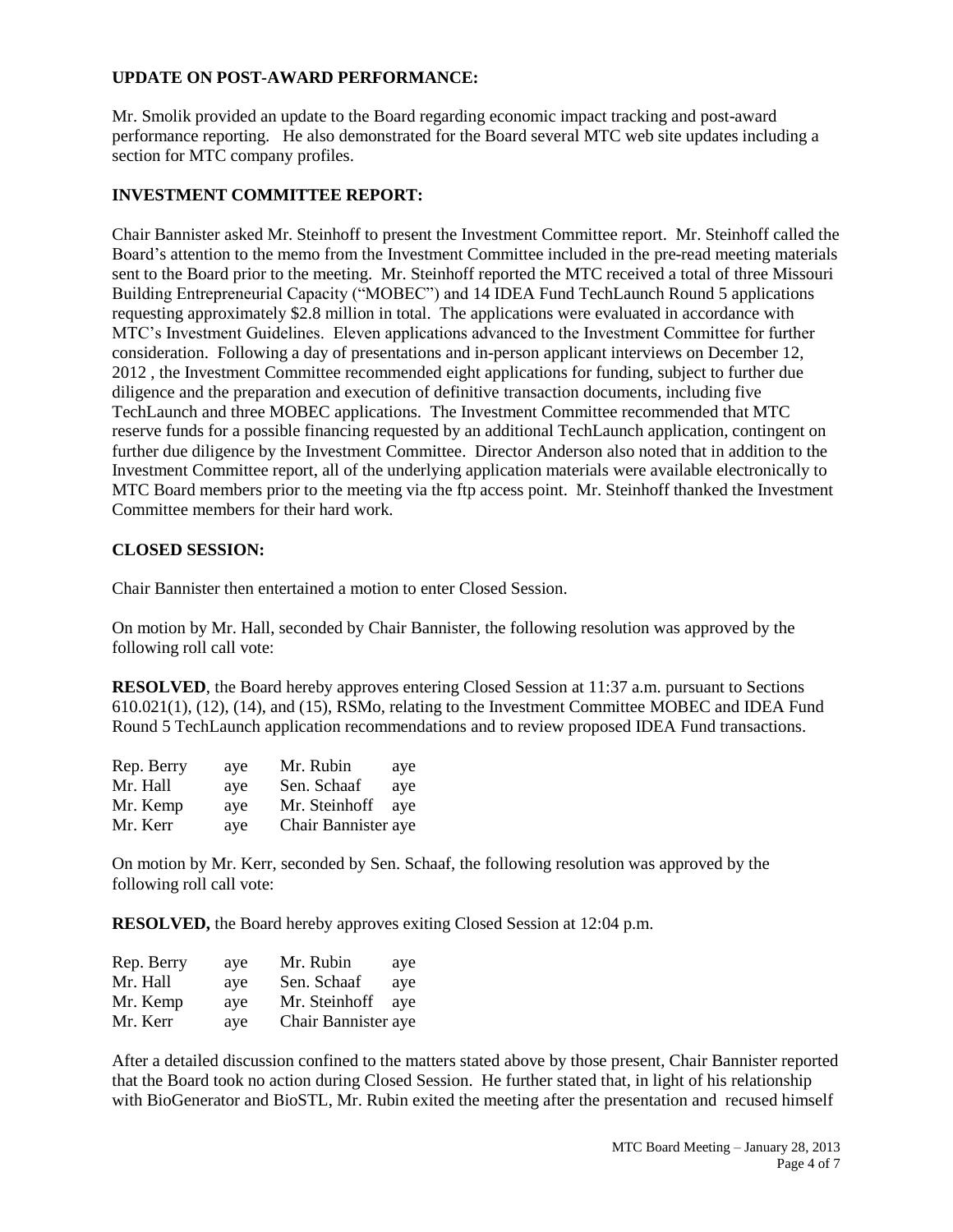from the discussion on the following applications to allow for discussion of the recused projects in his absence regarding the following: TL-2012-05-005, TL-2012-05-007, TL-2012-05-014, MOBEC-2012- 05-001, MOBEC-2012-05-002, MOBEC-2012-05-003, and VCCI-2012-04-008.

# **BREAK FOR LUNCH - COMPANY PRESENTATIONS:**

The Board heard presentations from MTC portfolio Immunophotonics and Spogen Biotech during lunch. The company representatives exited the meeting after giving their presentations.

# **CLOSED SESSION:**

Chair Bannister then entertained a motion to enter Closed Session.

On motion by Mr. Steinhoff, seconded by Mr. Hall, the following resolution was approved by the following roll call vote:

**RESOLVED**, the Board hereby approves entering Closed Session at 12:56 p.m. pursuant to Sections 610.021(1), (12), (14), and (15), RSMo, relating to the Investment Committee MOBEC and IDEA Fund Round 5 TechLaunch application recommendations and to review proposed IDEA Fund transactions.

| Rep. Berry | aye | Mr. Rubin           | aye |
|------------|-----|---------------------|-----|
| Mr. Hall   | ave | Sen. Schaaf         | aye |
| Mr. Kemp   | ave | Mr. Steinhoff       | ave |
| Mr. Kerr   | ave | Chair Bannister aye |     |

On motion by Mr. Steinhoff, seconded by Mr. Kerr, the following resolution was approved by the following roll call vote:

**RESOLVED,** the Board hereby approves exiting Closed Session at 1:17 p.m.

| Rep. Berry | aye | Mr. Rubin           | aye |
|------------|-----|---------------------|-----|
| Mr. Hall   | ave | Sen. Schaaf         | ave |
| Mr. Kemp   | ave | Mr. Steinhoff       | ave |
| Mr. Kerr   | aye | Chair Bannister aye |     |

After a detailed discussion confined to the matters stated above by those present, Chair Bannister reported that the Board took no action during Closed Session. He further stated that, in light of his relationship with BioGenerator and BioSTL, Mr. Rubin exited the meeting after the presentation and recused himself from the discussion on the following applications to allow for discussion of the recused projects in his absence regarding the following:: TL-2012-05-005, TL-2012-05-007, TL-2012-05-014, MOBEC-2012- 05-001, MOBEC-2012-05-002, MOBEC-2012-05-003, and VCCI-2012-04-008.

# **INVESTMENT COMMITTEE RECOMMENDATIONS:**

On motion by Mr. Steinhoff, seconded by Mr. Kemp, the following resolution was approved by those members present at the meeting:

**RESOLVED**, the Board hereby rescinds its approval to fund TrophoMax (VCCI-2012-03-003) and Kypha, Inc. (SEED-2012-03-014) adopted at its meeting held April 23, 2012, and, accordingly, the reservation of funds for such proposed financings and all prior authorizations related to the applications submitted for such proposed financings are revoked and the reserved funds shall be available for other use under the IDEA Funds programs.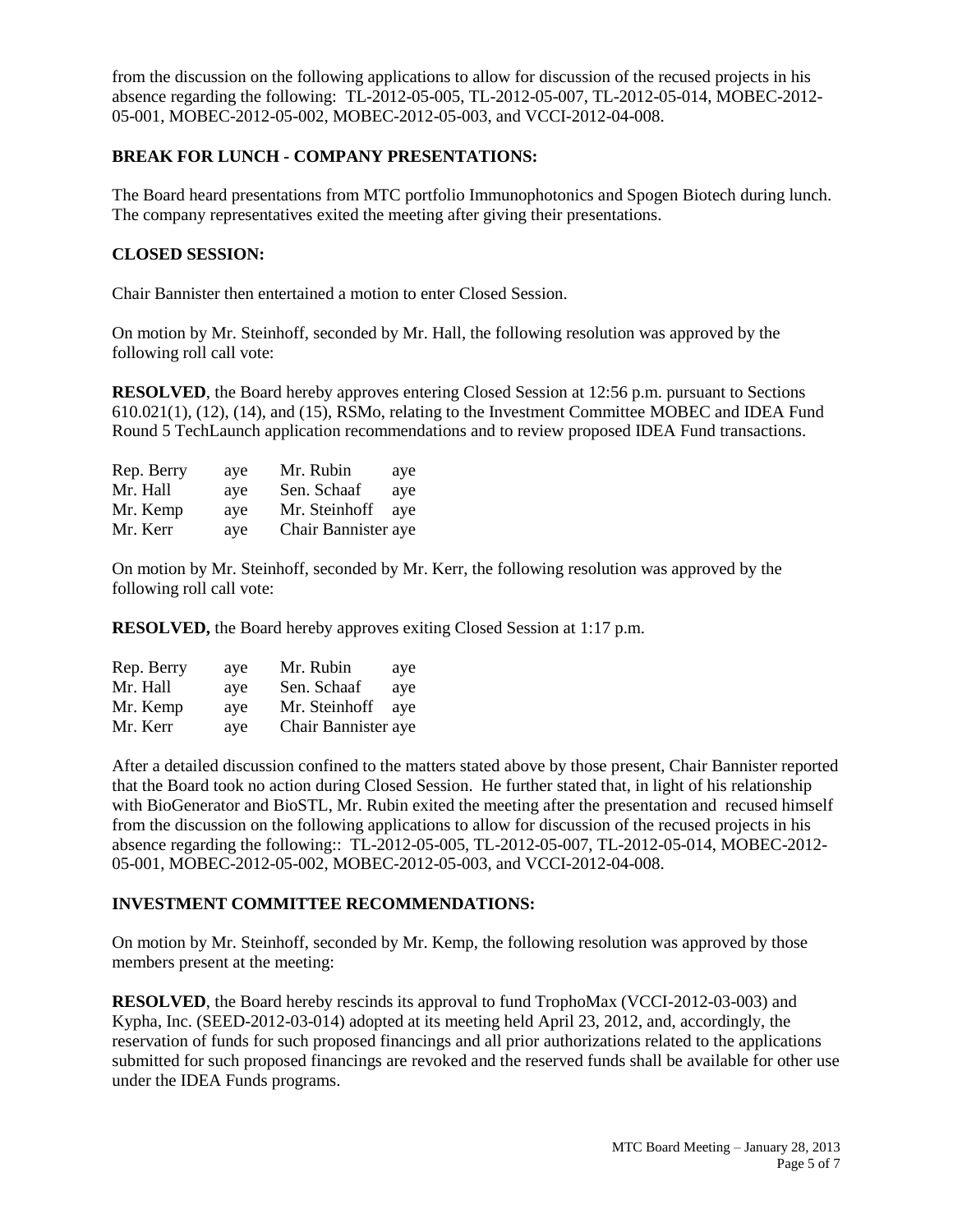On motion by Mr. Kemp, seconded by Mr. Steinhoff, the following resolutions were approved by those non-recused members present at the meeting:

**RESOLVED,** the Board hereby approves the following Venture Capital Co-Investment Program award, subject to satisfying the regular program requirements: VCCI-2012-04-008 in the amount of \$500,000; and

**FURTHER RESOLVED**, the Board hereby delegates to the MTC Executive Committee full power and authority on behalf of the MTC to complete any remaining due diligence and to negotiate, amend, and approve any and all agreements, documents or instruments and to take such other actions as may be required or desirable in connection with, or in furtherance of such awards; and

**FURTHER RESOLVED**, the Board hereby authorizes the MTC Acting Executive Director on behalf of the MTC to execute and deliver all documents relating to such award.

On motion by Mr. Steinhoff, seconded by Mr. Kemp, the following resolutions were approved by those non-recused members present at the meeting:

**RESOLVED,** the Board hereby approves the following TechLaunch Program awards, subject to satisfying the regular program requirements: TL-2012-05-001 in the amount of \$100,000; TL-2012-05- 002 in the amount of \$100,000; TL-2012-05-005 in the amount of \$50,000; TL-2012-05-007 in the amount of \$75,000; and TL-2012-05-012 in the amount of \$100,000; and

**FURTHER RESOLVED**, the Board hereby delegates to the MTC Executive Committee full power and authority on behalf of the MTC to complete any remaining due diligence and to negotiate, amend, and approve any and all agreements, documents or instruments and to take such other actions as may be required or desirable in connection with, or in furtherance of such awards; and

**FURTHER RESOLVED**, the Board hereby authorizes the MTC Acting Executive Director on behalf of the MTC to execute and deliver all documents relating to such awards.

On motion by Mr. Steinhoff, seconded by Mr. Kerr, the following resolutions were approved by those non-recused members present at the meeting:

**RESOLVED**, the Board hereby approves the following Missouri Building Entrepreneurial Capacity Program awards, subject to satisfying the regular program requirements: MOBEC-2012-05-001 in the amount of \$75,000; MOBEC-2012-05-002 in the amount of \$200,000; and MOBEC-2012-05-003 in the amount of \$300,000; and

**FURTHER RESOLVED**, the Board hereby approves the Missouri Building Entrepreneurial Capacity Program grant agreements to Global Agtech Investor Network, IT Entrepreneur Network, and BioGenerator in substantially the forms presented; and

**FURTHER RESOLVED**, the Board hereby delegates to the MTC Acting Executive Director full power and authority on behalf of the MTC to complete any remaining due diligence and to negotiate, amend, and approve any and all agreements, documents or instruments and to take such other actions as may be required or desirable in connection with, or in furtherance of such awards; and

**FURTHER RESOLVED**, the Board hereby authorizes the MTC Acting Executive Director on behalf of the MTC to execute and deliver all documents relating to such awards.

On motion by Chair Bannister, seconded by Mr. Hall, the following resolutions were approved by those non-recused members present at the meeting: